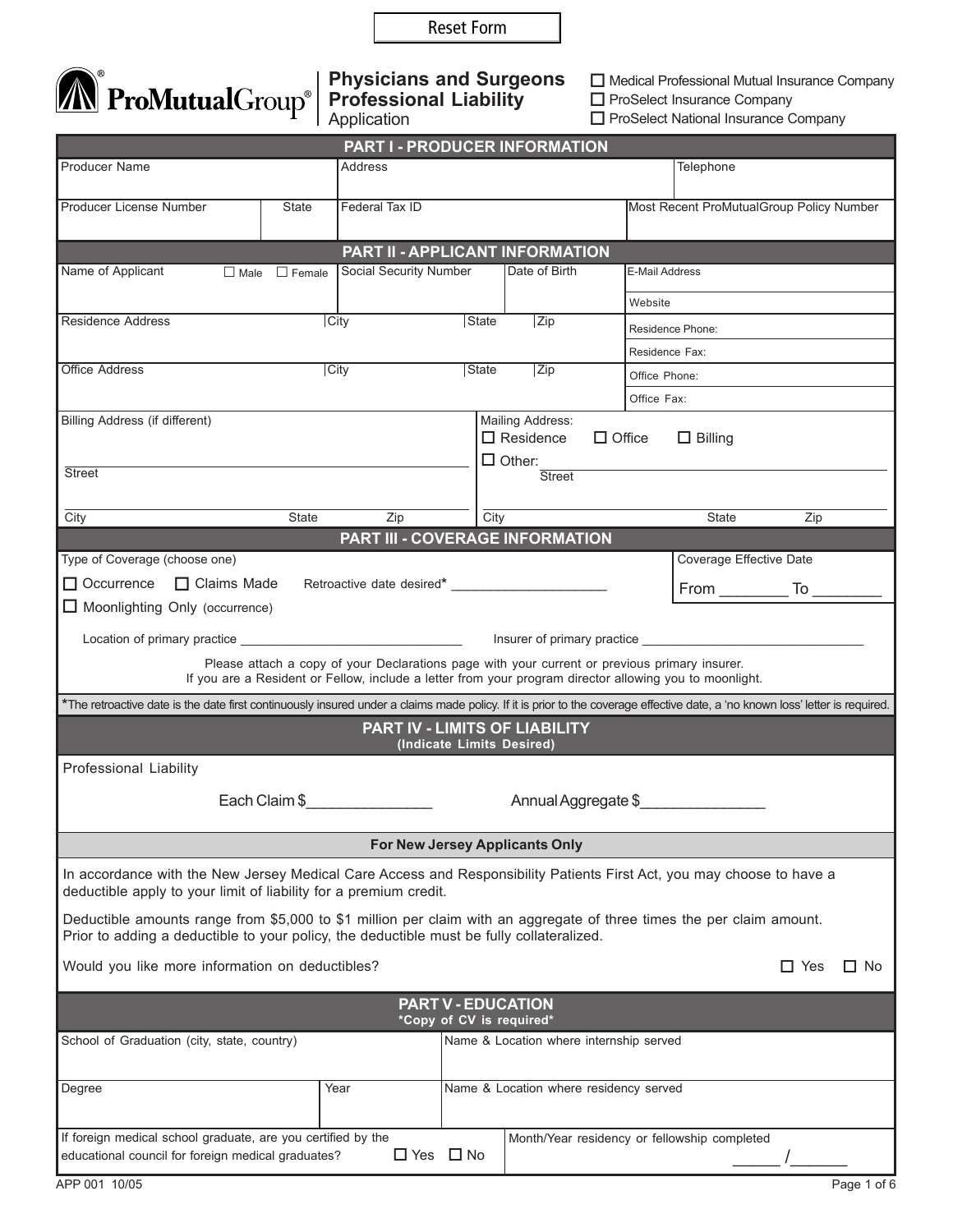| <b>PART V - EDUCATION (continued)</b><br>*Copy of CV is required*                                                                                                                                                                                                                                                                                                                                                                                                                                                                                                                                                      |                                                                                                                                                                                      |             |                                    |                                                                                                                                                                                                                                                                                                                                                                                                                   |            |                      |
|------------------------------------------------------------------------------------------------------------------------------------------------------------------------------------------------------------------------------------------------------------------------------------------------------------------------------------------------------------------------------------------------------------------------------------------------------------------------------------------------------------------------------------------------------------------------------------------------------------------------|--------------------------------------------------------------------------------------------------------------------------------------------------------------------------------------|-------------|------------------------------------|-------------------------------------------------------------------------------------------------------------------------------------------------------------------------------------------------------------------------------------------------------------------------------------------------------------------------------------------------------------------------------------------------------------------|------------|----------------------|
| Have you participated in any continuing medical education within the last five years?                                                                                                                                                                                                                                                                                                                                                                                                                                                                                                                                  |                                                                                                                                                                                      |             |                                    | $\Box$ Yes $\Box$ No                                                                                                                                                                                                                                                                                                                                                                                              |            |                      |
| If yes, please attach a description or a copy of a certificate of completion.                                                                                                                                                                                                                                                                                                                                                                                                                                                                                                                                          |                                                                                                                                                                                      |             |                                    |                                                                                                                                                                                                                                                                                                                                                                                                                   |            |                      |
| Are you certified by an approved specialty board?                                                                                                                                                                                                                                                                                                                                                                                                                                                                                                                                                                      |                                                                                                                                                                                      |             |                                    | $\Box$ Yes $\Box$ No                                                                                                                                                                                                                                                                                                                                                                                              |            |                      |
| If so, list specialty and attach a copy of the certificate(s):                                                                                                                                                                                                                                                                                                                                                                                                                                                                                                                                                         |                                                                                                                                                                                      |             |                                    | Date certified $\frac{1}{\sqrt{1-\frac{1}{2}}}\frac{1}{\sqrt{1-\frac{1}{2}}}\frac{1}{\sqrt{1-\frac{1}{2}}}\frac{1}{\sqrt{1-\frac{1}{2}}}\frac{1}{\sqrt{1-\frac{1}{2}}}\frac{1}{\sqrt{1-\frac{1}{2}}}\frac{1}{\sqrt{1-\frac{1}{2}}}\frac{1}{\sqrt{1-\frac{1}{2}}}\frac{1}{\sqrt{1-\frac{1}{2}}}\frac{1}{\sqrt{1-\frac{1}{2}}}\frac{1}{\sqrt{1-\frac{1}{2}}}\frac{1}{\sqrt{1-\frac{1}{2}}}\frac{1}{\sqrt{1-\frac{1$ |            |                      |
| What professional organizations are you a member of?                                                                                                                                                                                                                                                                                                                                                                                                                                                                                                                                                                   |                                                                                                                                                                                      |             |                                    |                                                                                                                                                                                                                                                                                                                                                                                                                   |            |                      |
| $\Box$ AMA                                                                                                                                                                                                                                                                                                                                                                                                                                                                                                                                                                                                             |                                                                                                                                                                                      |             |                                    |                                                                                                                                                                                                                                                                                                                                                                                                                   |            |                      |
|                                                                                                                                                                                                                                                                                                                                                                                                                                                                                                                                                                                                                        |                                                                                                                                                                                      |             |                                    |                                                                                                                                                                                                                                                                                                                                                                                                                   |            |                      |
|                                                                                                                                                                                                                                                                                                                                                                                                                                                                                                                                                                                                                        | PART VI - CURRENT PRACTICE                                                                                                                                                           |             |                                    |                                                                                                                                                                                                                                                                                                                                                                                                                   |            |                      |
| Type of Practice:<br>$\Box$ Fellow<br>$\Box$ Individual<br>$\Box$ Postgraduate year one (intern)<br>$\Box$ Resident<br>$\Box$ Partnership<br>$\Box$ Professional Corporation<br>□ Solo Corporation                                                                                                                                                                                                                                                                                                                                                                                                                     |                                                                                                                                                                                      |             |                                    |                                                                                                                                                                                                                                                                                                                                                                                                                   |            |                      |
| Residents and Fellows (complete this section)<br>Indicate specialty this year                                                                                                                                                                                                                                                                                                                                                                                                                                                                                                                                          |                                                                                                                                                                                      |             | Name of Partnership or Corporation | Partnership or Corporation (complete this section)                                                                                                                                                                                                                                                                                                                                                                |            |                      |
| Date Program ends<br>Name of partner(s) or other members                                                                                                                                                                                                                                                                                                                                                                                                                                                                                                                                                               |                                                                                                                                                                                      |             |                                    |                                                                                                                                                                                                                                                                                                                                                                                                                   |            |                      |
| Name of Employer, if applicable                                                                                                                                                                                                                                                                                                                                                                                                                                                                                                                                                                                        |                                                                                                                                                                                      |             |                                    |                                                                                                                                                                                                                                                                                                                                                                                                                   |            |                      |
|                                                                                                                                                                                                                                                                                                                                                                                                                                                                                                                                                                                                                        |                                                                                                                                                                                      |             |                                    |                                                                                                                                                                                                                                                                                                                                                                                                                   |            |                      |
| Are you employed full time by the Federal Government or are you in military service?<br>Do you practice less than 21 hours per week in direct patient care services?<br>$\Box$ No<br>$\Box$ Yes<br>Do you hold a full time teaching appointment with regular clinical supervision responsibilities?<br>$\Box$ No<br>$\Box$ Yes<br>Do you use Locum Tenens Physicians?<br>$\Box$ No<br>$\Box$ Yes<br>If yes, indicate number of days per year: _______________ days<br>Please list the following for any physicians, surgeons, or certified nurse midwives you employ.<br>Use additional space on page 6, if necessary. |                                                                                                                                                                                      |             |                                    |                                                                                                                                                                                                                                                                                                                                                                                                                   |            |                      |
| <b>Surgery Performed</b>                                                                                                                                                                                                                                                                                                                                                                                                                                                                                                                                                                                               |                                                                                                                                                                                      |             |                                    | <b>Procedures</b>                                                                                                                                                                                                                                                                                                                                                                                                 |            | Independent          |
| <b>Name</b>                                                                                                                                                                                                                                                                                                                                                                                                                                                                                                                                                                                                            | <b>Specialty</b>                                                                                                                                                                     | <b>None</b> | Minor<br>Major                     |                                                                                                                                                                                                                                                                                                                                                                                                                   |            | <b>Contractor</b>    |
|                                                                                                                                                                                                                                                                                                                                                                                                                                                                                                                                                                                                                        |                                                                                                                                                                                      |             |                                    |                                                                                                                                                                                                                                                                                                                                                                                                                   |            | □Yes □No             |
|                                                                                                                                                                                                                                                                                                                                                                                                                                                                                                                                                                                                                        |                                                                                                                                                                                      |             |                                    |                                                                                                                                                                                                                                                                                                                                                                                                                   |            | □Yes □No             |
|                                                                                                                                                                                                                                                                                                                                                                                                                                                                                                                                                                                                                        |                                                                                                                                                                                      |             |                                    |                                                                                                                                                                                                                                                                                                                                                                                                                   |            | □Yes □No             |
|                                                                                                                                                                                                                                                                                                                                                                                                                                                                                                                                                                                                                        |                                                                                                                                                                                      |             |                                    |                                                                                                                                                                                                                                                                                                                                                                                                                   |            | $\Box$ Yes $\Box$ No |
|                                                                                                                                                                                                                                                                                                                                                                                                                                                                                                                                                                                                                        | If you employ non-physician health care providers, please list job category and number of each.<br>If you employ nurses, please specify between RN's, LPN's, Nurse Practioners, etc. |             |                                    |                                                                                                                                                                                                                                                                                                                                                                                                                   |            |                      |
| <b>Job Title/Specialty</b>                                                                                                                                                                                                                                                                                                                                                                                                                                                                                                                                                                                             |                                                                                                                                                                                      |             |                                    | <b>Number of Employees</b>                                                                                                                                                                                                                                                                                                                                                                                        |            |                      |
|                                                                                                                                                                                                                                                                                                                                                                                                                                                                                                                                                                                                                        |                                                                                                                                                                                      |             |                                    |                                                                                                                                                                                                                                                                                                                                                                                                                   |            |                      |
|                                                                                                                                                                                                                                                                                                                                                                                                                                                                                                                                                                                                                        |                                                                                                                                                                                      |             |                                    |                                                                                                                                                                                                                                                                                                                                                                                                                   |            |                      |
|                                                                                                                                                                                                                                                                                                                                                                                                                                                                                                                                                                                                                        |                                                                                                                                                                                      |             |                                    |                                                                                                                                                                                                                                                                                                                                                                                                                   |            |                      |
|                                                                                                                                                                                                                                                                                                                                                                                                                                                                                                                                                                                                                        |                                                                                                                                                                                      |             |                                    |                                                                                                                                                                                                                                                                                                                                                                                                                   |            |                      |
|                                                                                                                                                                                                                                                                                                                                                                                                                                                                                                                                                                                                                        |                                                                                                                                                                                      |             |                                    |                                                                                                                                                                                                                                                                                                                                                                                                                   |            |                      |
| Does any one physician supervise more than two Physician Assistants, Nurse Practitioners or Certified Nurse Midwives?<br>If yes, please submit either a letter outlining practice guidelines, or a copy of practice guidelines.                                                                                                                                                                                                                                                                                                                                                                                        |                                                                                                                                                                                      |             |                                    |                                                                                                                                                                                                                                                                                                                                                                                                                   | $\Box$ Yes | $\Box$ No            |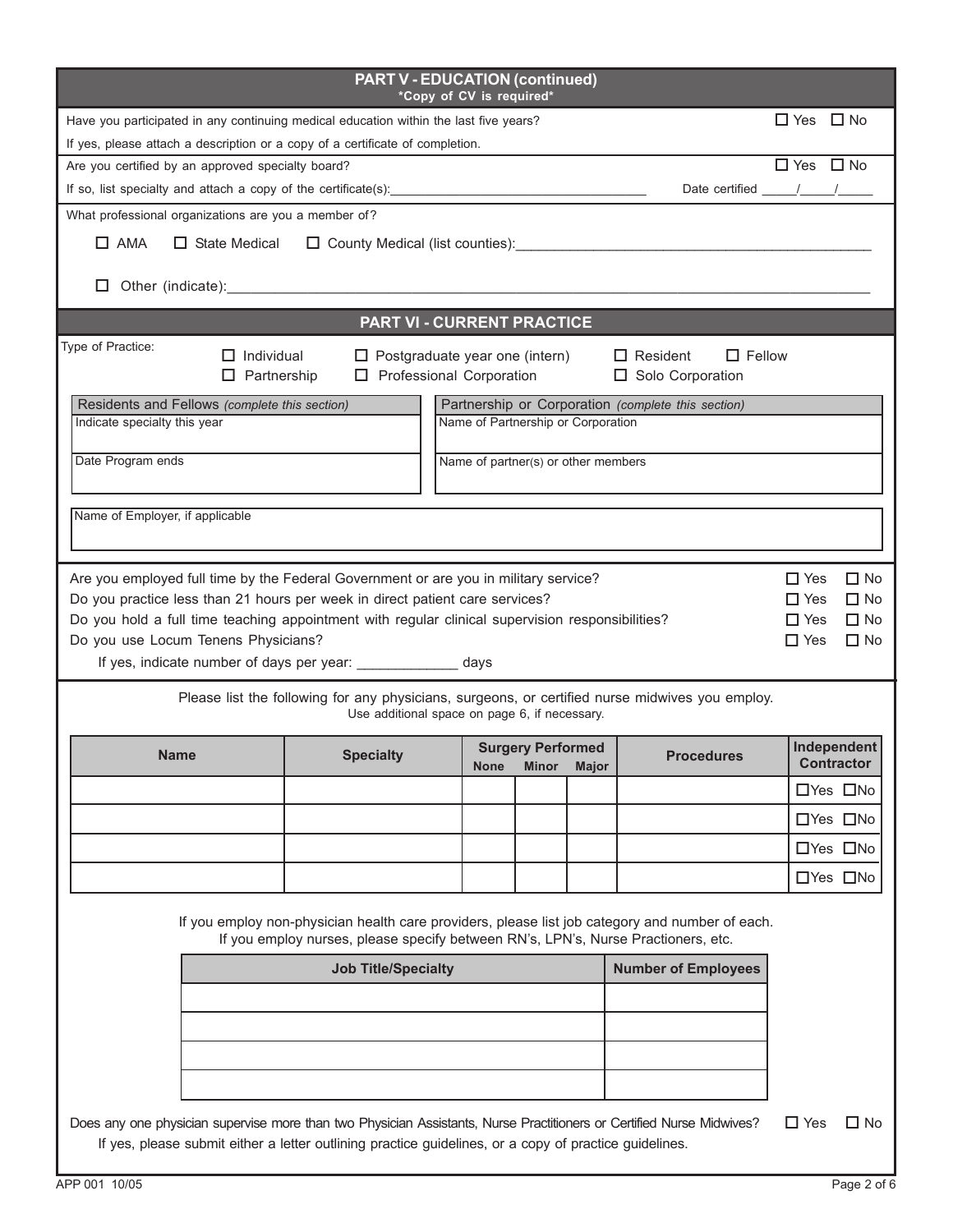| PART VII - PRACTICE LOCATION(S)                                                                                                                                                                         |                               |                                                                                                     |                                   |                                    |              |  |
|---------------------------------------------------------------------------------------------------------------------------------------------------------------------------------------------------------|-------------------------------|-----------------------------------------------------------------------------------------------------|-----------------------------------|------------------------------------|--------------|--|
| <b>License Number/State(s)</b><br>in which you practice                                                                                                                                                 | % of Activities               | Do you perform surgical procedures in your office?                                                  |                                   | $\square$ Yes                      | $\Box$ No    |  |
|                                                                                                                                                                                                         | in each State                 | Do you own, operate or use surgi-center facilities?                                                 |                                   | $\Box$ Yes                         | $\Box$ No    |  |
|                                                                                                                                                                                                         |                               | Do you normally staff an emergency room?                                                            |                                   | $\Box$ Yes                         | $\Box$ No    |  |
|                                                                                                                                                                                                         |                               | If yes, are you board certified in emergency medicine?                                              |                                   | $\Box$ Yes                         | $\square$ No |  |
|                                                                                                                                                                                                         |                               | Give number of hours in emergency medicine per month:                                               |                                   |                                    | hrs.         |  |
|                                                                                                                                                                                                         |                               | Name and location of all healthcare facilities where you have medical staff or courtesy privileges: |                                   | <b>JCAHO Accredited?</b>           |              |  |
|                                                                                                                                                                                                         |                               |                                                                                                     |                                   |                                    |              |  |
|                                                                                                                                                                                                         |                               |                                                                                                     |                                   | $\Box$ Yes                         | $\Box$ No    |  |
|                                                                                                                                                                                                         |                               |                                                                                                     |                                   |                                    |              |  |
|                                                                                                                                                                                                         |                               |                                                                                                     |                                   | $\Box$ Yes                         | $\Box$ No    |  |
|                                                                                                                                                                                                         |                               |                                                                                                     |                                   | $\Box$ Yes                         | $\Box$ No    |  |
| Do you provide professional services at a correctional facility?                                                                                                                                        |                               |                                                                                                     |                                   | $\Box$ Yes                         | $\Box$ No    |  |
|                                                                                                                                                                                                         |                               |                                                                                                     |                                   |                                    |              |  |
|                                                                                                                                                                                                         |                               |                                                                                                     |                                   |                                    |              |  |
|                                                                                                                                                                                                         |                               | <b>PART VIII - PRACTICE ACTIVITIES</b>                                                              |                                   |                                    |              |  |
| General Surgeons, please provide<br>breakdown of surgical activities:                                                                                                                                   |                               | Please state your medical specialty:                                                                |                                   |                                    |              |  |
|                                                                                                                                                                                                         |                               | Indicate below the percentage of time devoted to the following medical activities.                  |                                   |                                    |              |  |
| % (Surgery)                                                                                                                                                                                             | %                             | $\%$                                                                                                | $\%$                              |                                    |              |  |
|                                                                                                                                                                                                         | Administrative                | Hematology/Oncology                                                                                 | Otorhinolaryngology               |                                    |              |  |
| Abdominal                                                                                                                                                                                               | Aerospace                     | Hospitalist                                                                                         | Pain Management                   |                                    |              |  |
| Cardiac                                                                                                                                                                                                 | Allergy/Immunology            | <b>Hypnosis</b>                                                                                     | Pathology                         |                                    |              |  |
| Colon/Rectal                                                                                                                                                                                            | Anesthesiology                | Infectious Disease                                                                                  | Pediatrics                        |                                    |              |  |
| General                                                                                                                                                                                                 | Broncho-esophagology          | <b>Intensive Care</b>                                                                               | Pharmacology-clinical             |                                    |              |  |
| Gynecology                                                                                                                                                                                              | Cardiovascular                | (Including patients of others)                                                                      | Physiatry                         |                                    |              |  |
| Hand                                                                                                                                                                                                    | Dermatology                   | Internal Medicine                                                                                   |                                   | Physical Medicine & Rehabilitation |              |  |
| Head/Neck                                                                                                                                                                                               | <b>Diabetes</b>               | Laryngology                                                                                         | Podiatry                          |                                    |              |  |
| Laparoscopic Surgery <sup>★</sup>                                                                                                                                                                       | Emergency Medicine            | Neoplastic Disease                                                                                  | Psychiatry                        |                                    |              |  |
| OB/GYN                                                                                                                                                                                                  | Endocrinology                 | Nephrology                                                                                          | Psychoanalysis                    |                                    |              |  |
| <b>Laser Surgery</b>                                                                                                                                                                                    | <b>Family Practice</b>        | Neurology                                                                                           |                                   | Psychosomatic Medicine             |              |  |
| Orthopedic (including spinal surgery)                                                                                                                                                                   | (exclude all OB)              | Nuclear Medicine                                                                                    | Public Health                     |                                    |              |  |
| Orthopedic (no spinal surgery)                                                                                                                                                                          | <b>Family Practice</b>        | Nutrition                                                                                           | <b>Pulmonary Diseases</b>         |                                    |              |  |
| Otorhinolaryngology                                                                                                                                                                                     | (includes prenatal care only) | Obstetrics                                                                                          | Radiology                         |                                    |              |  |
| Plastic                                                                                                                                                                                                 | Forensic                      | OB-GYN                                                                                              | Radiation Oncologist              |                                    |              |  |
| Plastic Otorhinolaryngology                                                                                                                                                                             | Gastroenterology              | Occupational Medicine                                                                               | Rheumatology                      |                                    |              |  |
| Thoracic                                                                                                                                                                                                | <b>General Preventive</b>     | Ophthamology<br>Orthopedics                                                                         | Rhinology                         |                                    |              |  |
| Traumatic                                                                                                                                                                                               | Geriatric Medicine            | (office practice only)                                                                              | Urgent Care/Intensivist           |                                    |              |  |
| <b>Urological</b>                                                                                                                                                                                       | Gynecology                    | Otology/Neurotology                                                                                 | Urology<br>(office practice only) |                                    |              |  |
| Vascular                                                                                                                                                                                                |                               | Other, Specify:                                                                                     |                                   |                                    |              |  |
|                                                                                                                                                                                                         |                               |                                                                                                     |                                   |                                    |              |  |
| * Please list type of Laparoscopic procedures performed: _____                                                                                                                                          |                               |                                                                                                     |                                   |                                    |              |  |
|                                                                                                                                                                                                         |                               |                                                                                                     |                                   |                                    |              |  |
|                                                                                                                                                                                                         |                               |                                                                                                     |                                   |                                    |              |  |
| $\Box$ Yes<br>Have your practice specialties/procedures, etc., changed in the past five years?<br>If yes, please explain how the specialty/procedure, etc., have changed and give the dates of changes. |                               |                                                                                                     |                                   |                                    | $\square$ No |  |
|                                                                                                                                                                                                         |                               |                                                                                                     |                                   |                                    |              |  |
|                                                                                                                                                                                                         |                               |                                                                                                     |                                   |                                    |              |  |
|                                                                                                                                                                                                         |                               |                                                                                                     |                                   |                                    |              |  |
|                                                                                                                                                                                                         |                               |                                                                                                     |                                   |                                    |              |  |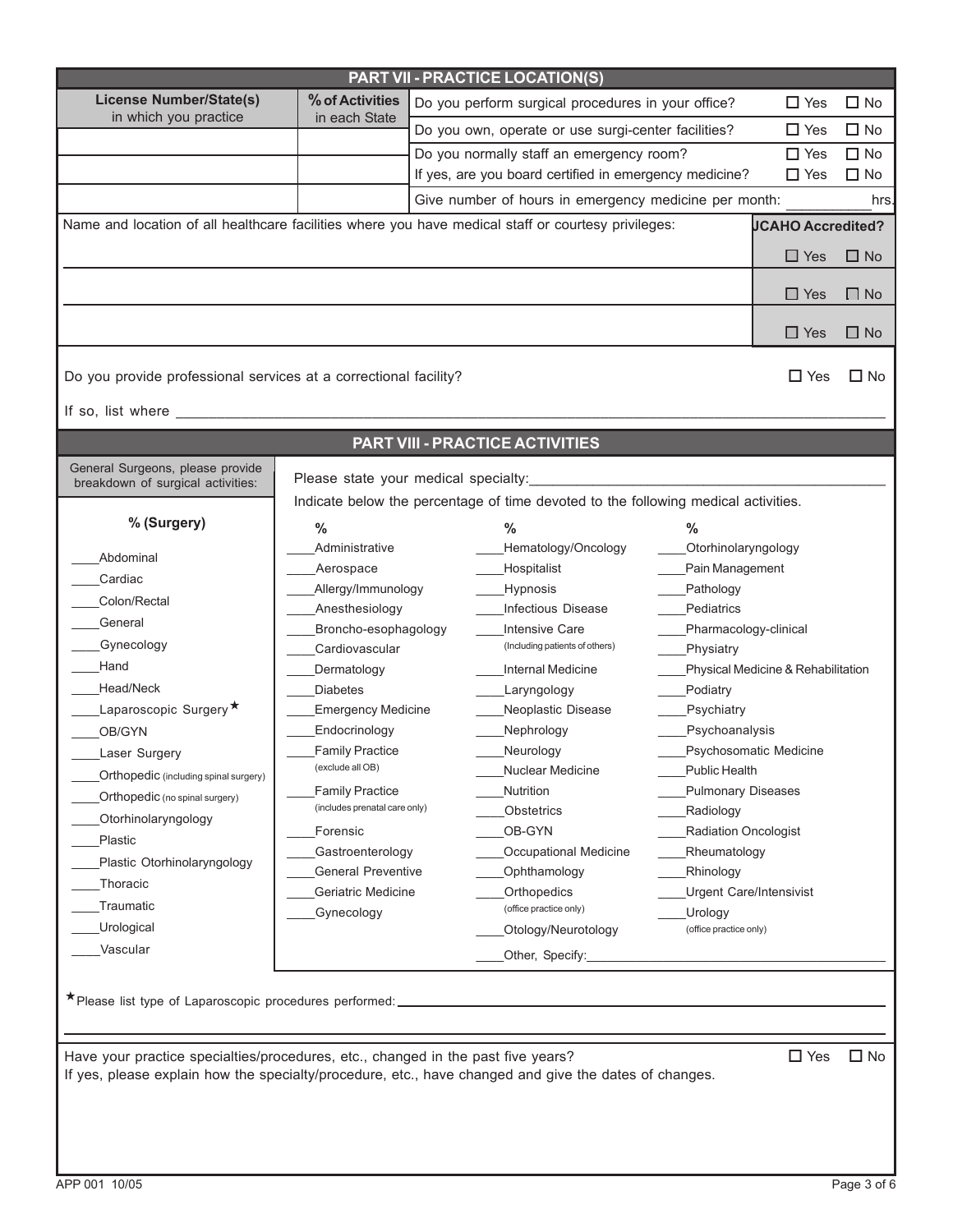| <b>PART VIII - PRACTICE ACTIVITIES (continued)</b>                                                                                                                                                                                                                                                                                                                                                                                                                                                                                                                                                                                                                                                                      |                                                                                                                                                                                                                                                                                                                                                                                                                                                                                                                 |  |  |  |  |  |
|-------------------------------------------------------------------------------------------------------------------------------------------------------------------------------------------------------------------------------------------------------------------------------------------------------------------------------------------------------------------------------------------------------------------------------------------------------------------------------------------------------------------------------------------------------------------------------------------------------------------------------------------------------------------------------------------------------------------------|-----------------------------------------------------------------------------------------------------------------------------------------------------------------------------------------------------------------------------------------------------------------------------------------------------------------------------------------------------------------------------------------------------------------------------------------------------------------------------------------------------------------|--|--|--|--|--|
| Select one of the following as applicable:                                                                                                                                                                                                                                                                                                                                                                                                                                                                                                                                                                                                                                                                              |                                                                                                                                                                                                                                                                                                                                                                                                                                                                                                                 |  |  |  |  |  |
| $\Box$ No Surgery -<br>Includes incision of boils and superficial abscess, or suturing of skin or superficial facia.                                                                                                                                                                                                                                                                                                                                                                                                                                                                                                                                                                                                    |                                                                                                                                                                                                                                                                                                                                                                                                                                                                                                                 |  |  |  |  |  |
| □ Minor Surgery - Includes obstetrical procedures not constituting major surgery, or assisting in major surgery on your own<br>patients. Tonsillectomies and adenoidectomies are considered minor surgery; cesarean sections are considered<br>If assisting on own patients, indicate average time per month:<br>major surgery.                                                                                                                                                                                                                                                                                                                                                                                         |                                                                                                                                                                                                                                                                                                                                                                                                                                                                                                                 |  |  |  |  |  |
| □ Major Surgery - Includes operations in or upon any body cavity including but not limited to the cranium, thorax, abdomen or<br>pelvis or any other operation which because of the condition of the patient or the length of the circumstances<br>of the operation presents a distinct hazard to life. It also includes: Removal of tumors, open bone fractures,<br>the removal of any gland or organ, plastic surgery, and any operation done using general anesthesia.                                                                                                                                                                                                                                               |                                                                                                                                                                                                                                                                                                                                                                                                                                                                                                                 |  |  |  |  |  |
| □ Assisting in Major Surgery - On the patients of others. If assisting, indicate the percentage of total practice spent<br>assisting: 2012-00-2015). (Do not include if you occasionally assist on an emergency basis.)                                                                                                                                                                                                                                                                                                                                                                                                                                                                                                 |                                                                                                                                                                                                                                                                                                                                                                                                                                                                                                                 |  |  |  |  |  |
| <b>Obstetricians, Family &amp; General Practitioners</b>                                                                                                                                                                                                                                                                                                                                                                                                                                                                                                                                                                                                                                                                | Otorhinolaryngologists - Do you:                                                                                                                                                                                                                                                                                                                                                                                                                                                                                |  |  |  |  |  |
| Give the number of the following you perform per year<br>Deliveries:<br>Babies delivered by normal vaginal delivery only:<br>Babies delivered by C-Section:<br><b>C-Section Assists:</b><br>Are you assisting on your own patients or patients of others?                                                                                                                                                                                                                                                                                                                                                                                                                                                               | Perform plastic surgery?<br>$\Box$ Yes<br>$\Box$ No<br>Perform cosmetic plastic surgery?<br>$\Box$ Yes<br>$\Box$ No<br>If yes, do you do reconstructive or any other plastic surgery<br>procedure in an area of the anatomy other than the ear,<br>nose, throat area?<br>$\Box$ Yes<br>$\Box$ No                                                                                                                                                                                                                |  |  |  |  |  |
|                                                                                                                                                                                                                                                                                                                                                                                                                                                                                                                                                                                                                                                                                                                         |                                                                                                                                                                                                                                                                                                                                                                                                                                                                                                                 |  |  |  |  |  |
| All Specialities: Identify the medical techniques/procedures that you perform by indicating the number per month.<br>____Angiography<br>____Arteriography<br>____Bariatric Surgery<br>_____Catherization: cardiac OR<br>Insertion of permanent pacemakers<br>____Catherization: arterial, diagnostic, swan ganz, or<br>umbilical OR<br>___ Insertion of temporary pacemakers<br>Circumcisions<br>___Colonoscopy<br>Cryosurgery - other than use on benign or pre-malignant<br>dermatological lesions<br>ERCP(Endoscopic retrograde cholangiopancreatography)<br>____Hair Transplants<br>___ Laparoscopy (diagnostic)<br>Have you ever performed any of these techniques/procedures in the past? If yes, please explain: | _____Lasers - used in therapy<br>____Liposuction/suction lipectomy<br>____Lymphanigiography<br>____ Mohs Micrographic Surgery<br>____Myelography<br>____ Needle Biopsy - other than liver, breast, kidney, or bone<br>marrow biopsy. Indicate type:<br>____Phlebography<br>___ Pneumatic or mechanical esophageal dialation<br>(not with bougie or olive)<br><b>Radiation Therapy</b><br>____Radiopaque dye injections into blood vessels,<br>lymphatics, sinus tracts and fistulae<br>$\Box$ None of the Above |  |  |  |  |  |
| Explain any telemedicine activities in which you take part:<br>Operating a website? $\Box$ Yes $\Box$ No                                                                                                                                                                                                                                                                                                                                                                                                                                                                                                                                                                                                                | Reviewing charts, films, or other media? $\Box$ Yes<br>$\Box$ No                                                                                                                                                                                                                                                                                                                                                                                                                                                |  |  |  |  |  |
|                                                                                                                                                                                                                                                                                                                                                                                                                                                                                                                                                                                                                                                                                                                         |                                                                                                                                                                                                                                                                                                                                                                                                                                                                                                                 |  |  |  |  |  |
| Do you participate on any committees that conduct quality assurance, peer or utilization review?<br>$\Box$ No<br>$\Box$ Yes<br>If yes, is coverage provided by the entity for your medical malpractice insurance?<br>$\Box$ Yes<br>$\Box$ No                                                                                                                                                                                                                                                                                                                                                                                                                                                                            |                                                                                                                                                                                                                                                                                                                                                                                                                                                                                                                 |  |  |  |  |  |
|                                                                                                                                                                                                                                                                                                                                                                                                                                                                                                                                                                                                                                                                                                                         |                                                                                                                                                                                                                                                                                                                                                                                                                                                                                                                 |  |  |  |  |  |
|                                                                                                                                                                                                                                                                                                                                                                                                                                                                                                                                                                                                                                                                                                                         |                                                                                                                                                                                                                                                                                                                                                                                                                                                                                                                 |  |  |  |  |  |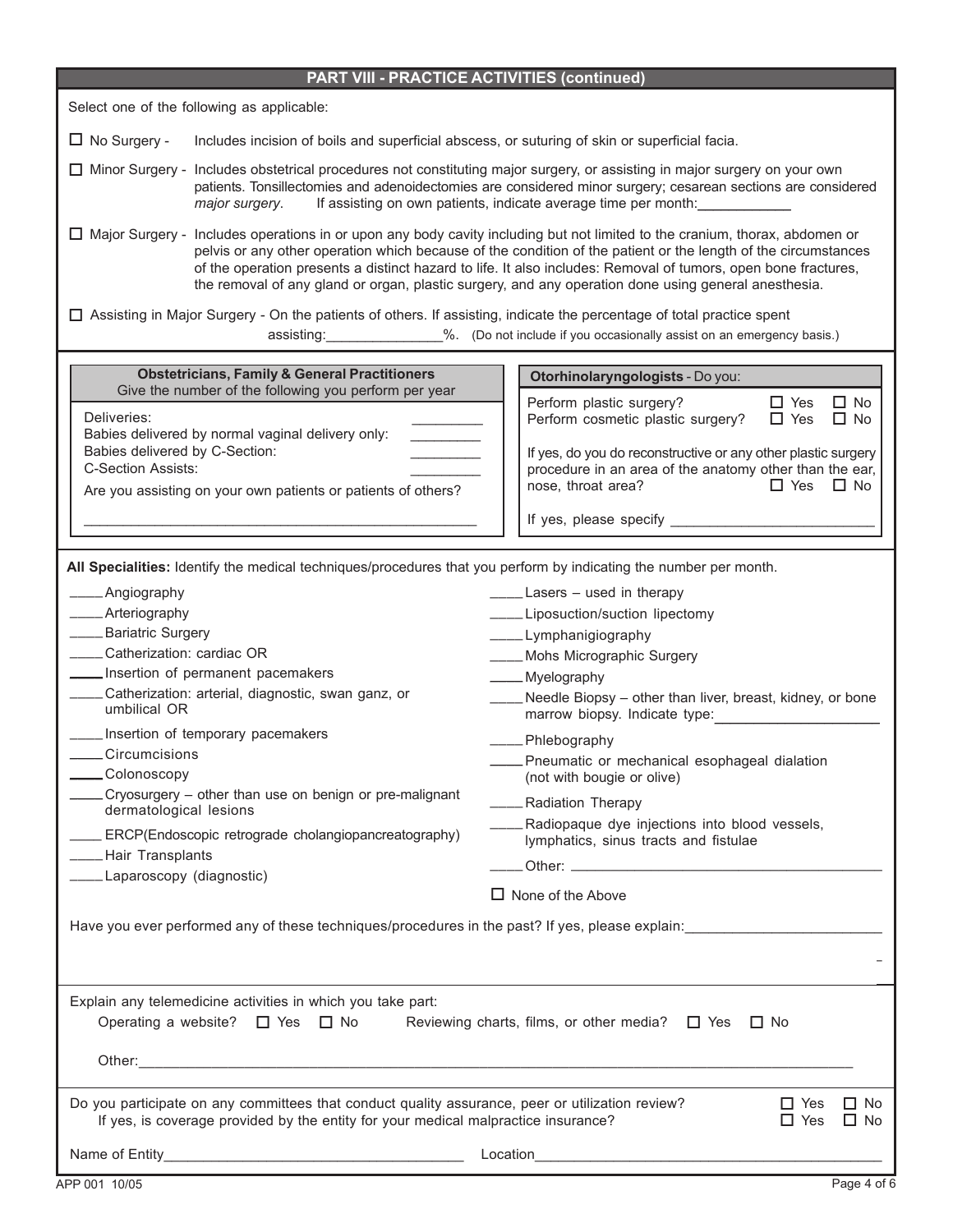## **PART VIII - PRACTICE ACTIVITIES (continued)**

 $\mathcal{L}_\mathcal{L} = \mathcal{L}_\mathcal{L} = \mathcal{L}_\mathcal{L} = \mathcal{L}_\mathcal{L} = \mathcal{L}_\mathcal{L} = \mathcal{L}_\mathcal{L} = \mathcal{L}_\mathcal{L} = \mathcal{L}_\mathcal{L} = \mathcal{L}_\mathcal{L} = \mathcal{L}_\mathcal{L} = \mathcal{L}_\mathcal{L} = \mathcal{L}_\mathcal{L} = \mathcal{L}_\mathcal{L} = \mathcal{L}_\mathcal{L} = \mathcal{L}_\mathcal{L} = \mathcal{L}_\mathcal{L} = \mathcal{L}_\mathcal{L}$  $\mathcal{L}_\mathcal{L} = \mathcal{L}_\mathcal{L} = \mathcal{L}_\mathcal{L} = \mathcal{L}_\mathcal{L} = \mathcal{L}_\mathcal{L} = \mathcal{L}_\mathcal{L} = \mathcal{L}_\mathcal{L} = \mathcal{L}_\mathcal{L} = \mathcal{L}_\mathcal{L} = \mathcal{L}_\mathcal{L} = \mathcal{L}_\mathcal{L} = \mathcal{L}_\mathcal{L} = \mathcal{L}_\mathcal{L} = \mathcal{L}_\mathcal{L} = \mathcal{L}_\mathcal{L} = \mathcal{L}_\mathcal{L} = \mathcal{L}_\mathcal{L}$ 

What specific duties do you perform on behalf of the entity?

Do you participate in any medical research, clinical trials or off-label use of drugs or devices?  $\Box$  Yes  $\Box$  No

If yes, please describe below and provide copies of any protocols and informed consent documents.

| <b>PART IX - HISTORY</b><br>(Practice/Claims/Insurance for a minimum of the last fifteen years. Start with the most recent, and attach additional sheet if necessary.)                                               |                                              |         |                                                                                                            |               |                        |  |
|----------------------------------------------------------------------------------------------------------------------------------------------------------------------------------------------------------------------|----------------------------------------------|---------|------------------------------------------------------------------------------------------------------------|---------------|------------------------|--|
| <b>Dates</b>                                                                                                                                                                                                         | <b>Insurer</b>                               | Policy# | Location (facility, state)                                                                                 | Any claims?   |                        |  |
|                                                                                                                                                                                                                      |                                              |         |                                                                                                            | $\Box$ Yes    | $\Box$ No              |  |
|                                                                                                                                                                                                                      |                                              |         |                                                                                                            | $\Box$ Yes    | $\Box$ No              |  |
|                                                                                                                                                                                                                      |                                              |         |                                                                                                            | $\Box$ Yes    | $\Box$ No              |  |
|                                                                                                                                                                                                                      |                                              |         |                                                                                                            | $\Box$ Yes    | $\Box$ No              |  |
| Attach an entire loss history which includes:<br>policy number, claim number, report dates, description of loss and settlement amount.                                                                               |                                              |         |                                                                                                            |               |                        |  |
|                                                                                                                                                                                                                      | Have you ever been denied a medical license? |         |                                                                                                            | $\square$ Yes | $\Box$ No              |  |
|                                                                                                                                                                                                                      |                                              |         | Has your medical license ever been restricted, suspended, voluntarily surrendered or revoked in any state? | $\Box$ Yes    | $\Box$ No              |  |
| Has your DEA certification ever been restricted, suspended, revoked, or voluntarily surrendered, or has probation<br>been invoked?                                                                                   |                                              |         |                                                                                                            |               | $\Box$ No              |  |
| Has any hospital ever brought complaints or actions against you such as restriction, suspension,<br>revocation of privileges, or probation?                                                                          |                                              |         |                                                                                                            |               | $\Box$ No              |  |
| Have you ever been involved in or are you aware of any future involvement in an investigation by a regulatory or<br>peer review board?                                                                               |                                              |         |                                                                                                            |               | $\Box$ No              |  |
| Have you ever had a complaint or claim brought against you for sexual misconduct?<br>$\Box$ Yes                                                                                                                      |                                              |         |                                                                                                            |               |                        |  |
| Do you now or have you ever had any chronic physical limitation or any mental or emotional illness or disorder<br>which impaired or could adversely affect your practice of medicine to any degree?                  |                                              |         |                                                                                                            |               | $\Box$ No<br>$\Box$ No |  |
| Have you ever been indicted and/or convicted of a crime other than minor traffic violations?                                                                                                                         |                                              |         |                                                                                                            |               | $\Box$ No              |  |
| Have you ever been suspended, restricted, or put on probation by any governmental health program<br>(e.g., Medicare or Medicaid)?                                                                                    |                                              |         |                                                                                                            |               | $\Box$ No              |  |
| If you answered yes to any of the above questions, you must provide a detailed written narrative.                                                                                                                    |                                              |         |                                                                                                            |               |                        |  |
|                                                                                                                                                                                                                      |                                              |         | Do you now or have you ever had a drug or alcohol addiction or dependency or sought treatment for such?    | $\Box$ Yes    | $\Box$ No              |  |
| If yes, please accompany this application with a letter outlining dates of treatment, results of treatments, and current status.<br>This letter should be from your treating physician or institution.               |                                              |         |                                                                                                            |               |                        |  |
| Has any insurance company ever declined, failed to renew, conditionally renewed, restricted or cancelled your<br>professional liability policy? (If yes, please list company, date and reason for this action below) |                                              |         |                                                                                                            | $\Box$ Yes    | $\Box$ No              |  |
| Company                                                                                                                                                                                                              |                                              | Date    | Reason                                                                                                     |               |                        |  |
|                                                                                                                                                                                                                      |                                              |         |                                                                                                            |               |                        |  |
| Company                                                                                                                                                                                                              |                                              | Date    | Reason                                                                                                     |               |                        |  |
| Company                                                                                                                                                                                                              |                                              | Date    | Reason                                                                                                     |               |                        |  |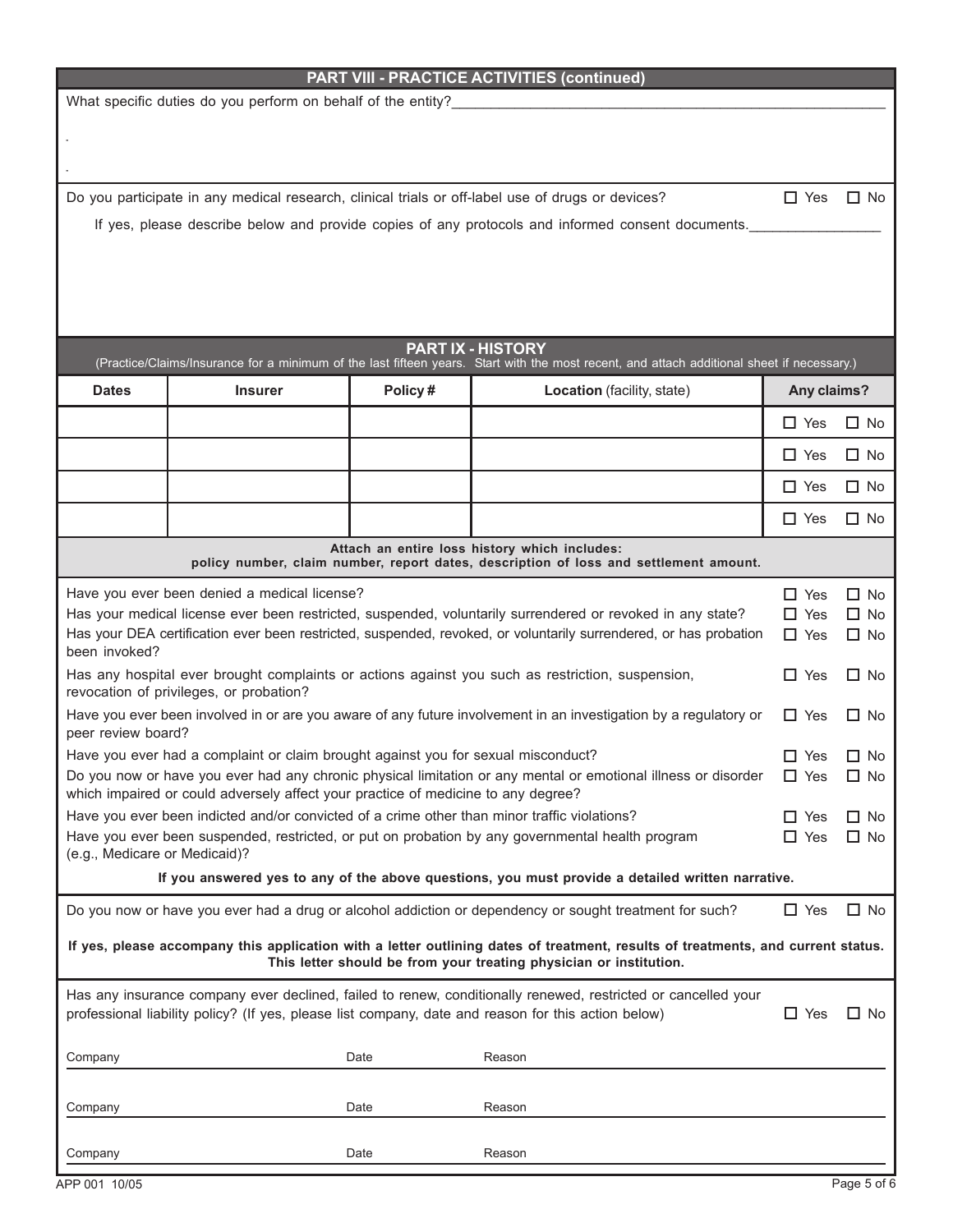| Check Yes if you are interested in any of the following coverages. Unless otherwise indicated, these coverages require both an additional application<br>and an additional charge over and above your professional liability premium. Applications for optional coverages can be obtained from the company.                                                                                                                                                                                                                                                                                                                                                           |            |              |
|-----------------------------------------------------------------------------------------------------------------------------------------------------------------------------------------------------------------------------------------------------------------------------------------------------------------------------------------------------------------------------------------------------------------------------------------------------------------------------------------------------------------------------------------------------------------------------------------------------------------------------------------------------------------------|------------|--------------|
| Separate Limit of Liability for Partnership or Corporation<br>Not available on solo corporations. Current practice must be partnership or corporation.                                                                                                                                                                                                                                                                                                                                                                                                                                                                                                                | $\Box$ Yes | $\Box$ No    |
| If yes, please complete and submit APP 008 Partnership & Corporation Professional Liability Application.                                                                                                                                                                                                                                                                                                                                                                                                                                                                                                                                                              |            |              |
| <b>Employee Coverage under Separate Limits</b>                                                                                                                                                                                                                                                                                                                                                                                                                                                                                                                                                                                                                        | $\Box$ Yes | $\Box$ No    |
| Protects your healthcare employees for their acts while under your employ. All employees automatically share in your professional<br>liability limits. To purchase separate limits for employees under your professional liability coverage for a premium charge,<br>check "Yes" and complete APP 026 Employee Limit of Liability Application.<br>This coverage cannot be purchased for employed physicians, surgeons or dentists.                                                                                                                                                                                                                                    |            |              |
| <b>Professional Contractual Liability</b><br>Protects you against hold harmless agreements in managed care contracts. Purchase of this coverage does not provide a separate limit of<br>insurance. There is a charge based on a percentage of professional liability premium. No application required; complete section below.                                                                                                                                                                                                                                                                                                                                        | $\Box$ Yes | $\Box$ No    |
| Please list the Health Maintenance Organizations or Managed Care Organizations with which you have signed provider agreements.                                                                                                                                                                                                                                                                                                                                                                                                                                                                                                                                        |            |              |
|                                                                                                                                                                                                                                                                                                                                                                                                                                                                                                                                                                                                                                                                       |            |              |
| <b>Commercial General Liability:</b>                                                                                                                                                                                                                                                                                                                                                                                                                                                                                                                                                                                                                                  |            |              |
| Do you wish to purchase Commercial General Liability coverage?<br>(A separate application is available for Commercial General Liability. Additional premium is charged for this coverage.)                                                                                                                                                                                                                                                                                                                                                                                                                                                                            | $\Box$ Yes | $\square$ No |
| If yes, please complete and submit APP 007 Commercial General Liability New Business Application.                                                                                                                                                                                                                                                                                                                                                                                                                                                                                                                                                                     |            |              |
| For New Jersey Applicants Only - Consent to Settle<br>This endorsement is automatically attached to all individual and group policies. It requires the Company to obtain your written<br>consent before settling any claims brought against you. In accordance with New Jersey Medical Care Access and Responsibility<br>and Patients First Act, you may choose to remove this endorsement for a 1% premium credit to your policy.<br>Would you like to remove this endorsement?                                                                                                                                                                                      | $\Box$ Yes | $\Box$ No    |
| NO FACT, CIRCUMSTANCE OR SITUATION INDICATING THE PROBABILITY OF A "CLAIM" OR ACTION AGAINST WHICH INDEMNIFICATION<br>WOULD BE AFFORDED BY THE PROPOSED INSURANCE IS NOW KNOWN BY ANY PERSON OR ENTITY APPLYING FOR THIS INSURANCE<br>OTHER THAN THAT WHICH IS DISCLOSED IN THIS APPLICATION. IT IS AGREED BY ALL CONCERNED, WITHOUT PREJUDICE TO ANY<br>OTHER RIGHTS AND REMEDIES OF THE COMPANY, THAT IF ANY PERSON OR ENTITY APPLYING FOR THIS INSURANCE HAS ANY<br>KNOWLEDGE OF ANY SUCH FACT, CIRCUMSTANCE OR SITUATION, ANY "CLAIM" SUBSEQUENTLY EMANATING THEREFROM SHALL BE<br>EXCLUDED FROM COVERAGE UNDER THE PROPOSED INSURANCE AS TO ALL INSURED PERSONS. |            |              |
| BY SIGNING THIS APPLICATION, THE APPLICANT CERTIFIES THAT THE INFORMATION CONTAINED HEREIN IS TRUE AND ACCURATE TO<br>THE BEST OF THE APPLICANT'S KNOWLEDGE AND BELIEFS, AND ACKNOWLEDGES THAT PROVIDING TRUTHFUL AND ACCURATE<br>INFORMATION IS A CONDITION PRECEDENT TO OBTAINING THE INSURANCE REQUESTED IN THIS APPLICATION. THE APPLICANT<br>FURTHER ACKNOWLEDGES THAT ANY INSURANCE WHICH MAY BE ISSUED UPON RECEIPT OF THIS APPLICATION WILL BE BASED UPON<br>THE COMPANY'S RELIANCE ON THE INFORMATION PROVIDED. AND IF SUCH INFORMATION IS MISLEADING OR FALSE. THE COMPANY<br><b>MAY VOID THE INSURANCE ISSUED PURSUANT TO THIS APPLICATION.*</b>           |            |              |
| SIGNING OF THIS APPLICATION DOES NOT BIND THE UNDERSIGNED TO COMPLETE THE INSURANCE BUT IT IS AGREED THAT THIS<br>APPLICATION SHALL BE THE BASIS OF THE CONTRACT SHOULD A POLICY BE ISSUED, AND THAT THIS APPLICATION WILL BE PART OF<br>SUCH POLICY, IF ISSUED AND ATTACHED THERETO. THE COMPANY IS HEREBY AUTHORIZED TO MAKE ANY INVESTIGATION AND INQUIRY<br>IN CONNECTION WITH THIS APPLICATION AS IT MAY DEEM NECESSARY.                                                                                                                                                                                                                                         |            |              |
| IT IS AGREED THAT IN THE EVENT THERE IS ANY MATERIAL CHANGE IN THE ANSWERS TO THE QUESTIONS CONTAINED HEREIN PRIOR TO<br>THE EFFECTIVE DATE OF THE POLICY, THE APPLICANT WILL NOTIFY THE COMPANY AND, AT THE SOLE DISCRETION OF THE COMPANY,<br>ANY OUTSTANDING QUOTATIONS MAY BE MODIFIED OR WITHDRAWN.                                                                                                                                                                                                                                                                                                                                                              |            |              |
| *NOTICE TO NEW HAMPSHIRE APPLICANTS: THE COMPANY WILL NOT VOID ANY POLICY OR DENY COVERAGE TO ANY INSURED(S) IN<br>NEW HAMPSHIRE IF THE INSURED(S) HAD NO KNOWLEDGE OF CONCEALMENT, MISREPRESENTATION OR FRAUD. HOWEVER, THE COMPANY<br>WILL NOT COVER ANY CLAIMS AGAINST ONE OR MORE INSUREDS WHO, AT ANY TIME INTENTIONALLY CONCEALED OR MISREPRESENTED<br>A MATERIAL FACT, ENGAGED IN FRAUDULENT CONDUCT, OR MADE A FALSE STATEMENT RELATING TO THIS INSURANCE.                                                                                                                                                                                                    |            |              |

**PART X - OPTIONAL COVERAGES**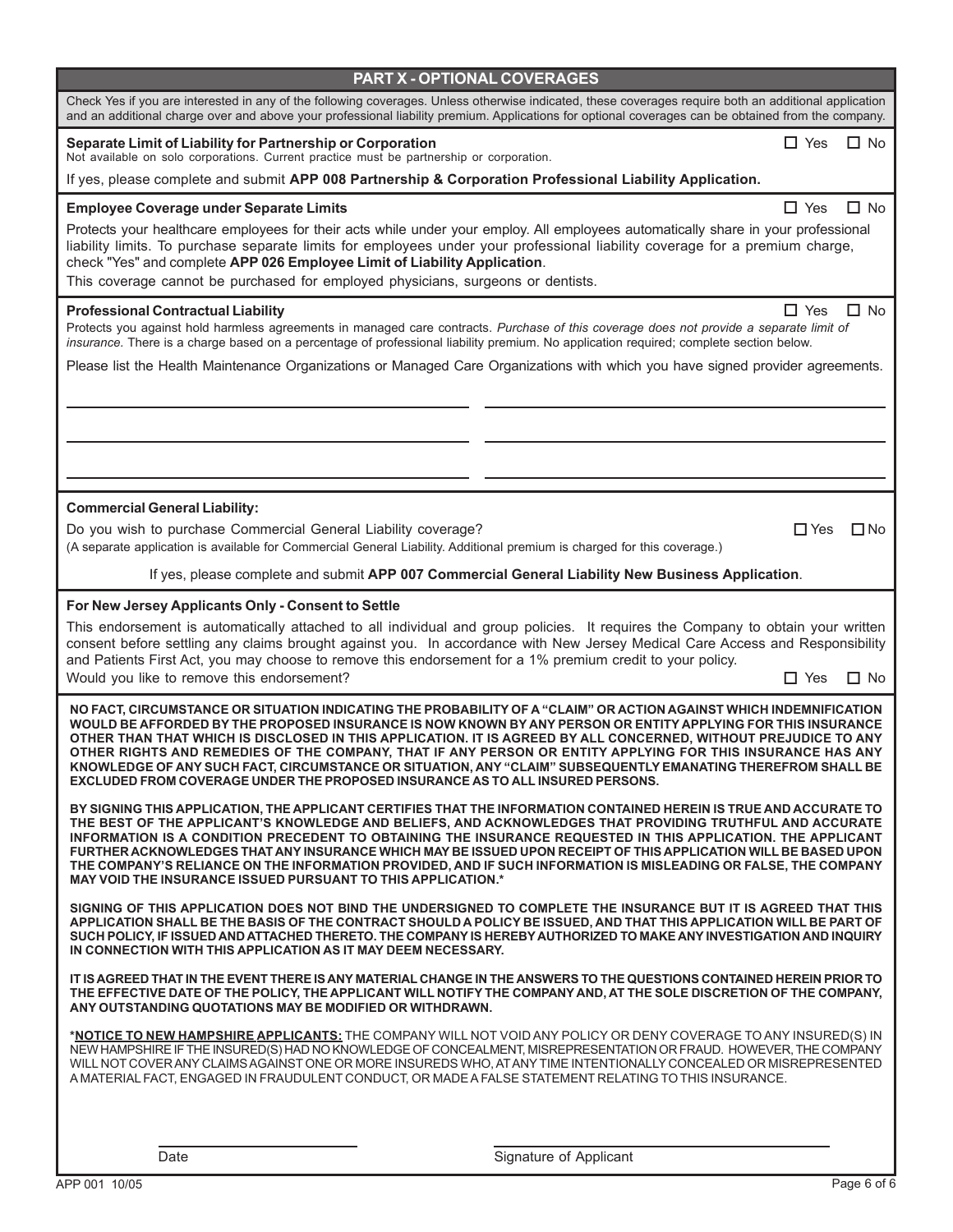## **MEDICAL PROFESSIONAL MUTUAL INSURANCE COMPANY PROSELECT INSURANCE COMPANY**

## **HEALTH INSURANCE PORTABILITY AND ACCOUNTABILITY ACT BUSINESS ASSOCIATE TERMS AND CONDITIONS**

Effective: April 14, 2003, and amended as of April 20, 2005

 WHEREAS, the Standards for Privacy and Security of Individually Identifiable Health Information regulation promulgated pursuant to the Health Insurance Portability and Accountability Act of 1996 (42 U.S.C. 1320d-1329d-8; 42 U.S.C. 1320d-2) ("HIPAA") establishes federal requirements for the use, disclosure, and security of individually identifiable health information;

 WHEREAS, HIPAA's implementing regulations require healthcare providers to enter into written agreements or other arrangements with business associate(s) that govern the business associate's use and/or disclosure of individually identifiable health information;

 WHEREAS, the Insured, a health care provider, is seeking, or has obtained, insurance coverage from one of the companies identified above ("the Company");

 WHEREAS, in connection with the Insured obtaining or maintaining such insurance coverage, or in connection with the Insured obtaining benefits under such insurance coverage, the Insured may disclose Protected Health Information, including Electronic PHI (each as defined herein), to the Company;

 WHEREAS, pursuant to HIPAA, the Company's receipt, use, and redisclosure of such Protected Health Information, including Electronic PHI, in connection with providing such insurance coverage and services related thereto is considered a business associate function of the Insured; and

 WHEREAS, the Company desires to enter into or amend and restate as the case may be a business associate agreement in favor of the Insured on the terms and conditions set forth herein, pursuant to 45 CFR 164.504(e), to govern the Company's use and disclosure of Protected Health Information, including Electronic PHI, received directly from, or received on behalf of, the Insured.

 NOW THEREFORE, in consideration of the mutual premises and covenants contained herein and other good and valuable consideration, the receipt and sufficiency of which are hereby acknowledged, the Company hereto agrees as follows: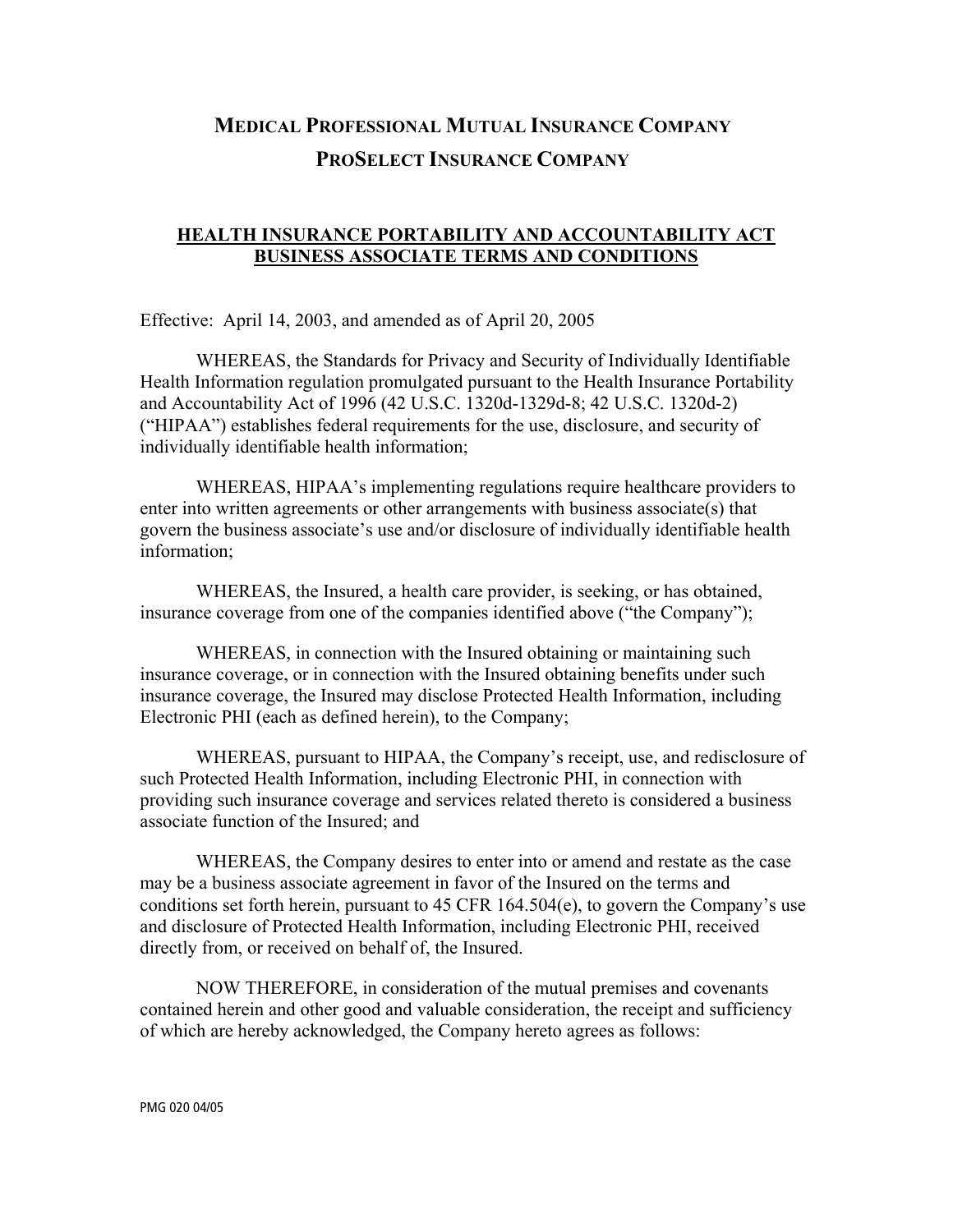1. Definitions. The following terms shall have the meanings ascribed thereto for purposes of this Agreement:

**"Electronic Media"** means the mode of electronic transmissions, and includes the Internet, extranet (using Internet technology to link a business with information only accessible to collaborating parties), leased lines, dial-up lines, private networks, and those transmissions that are physically moved from one location to another using magnetic tape, disk, or compact disk media.

**"Electronic PHI"** means Protected Health Information which is transmitted by Electronic Media or maintained in Electronic Media.

**"Insured"** means the first named insured and any other insureds as defined under the coverage provided by the Company or the first applicant listed on the application and any other applicants seeking coverage under the same application, provided however, that neither this definition nor this agreement should be construed as an offer of coverage.

**"Privacy and Security Standards"** means the privacy and security standards contained in HIPAA and all regulations promulgated thereunder, including all applicable requirements contained in 45 C.F.R. Parts 160 and 164 currently in effect or as amended.

"**Protected Health Information"** means information that:

- (i) relates to the past, present or future physical or mental health or condition of an individual, the provision of health care to an individual, or the past, present or future payment for the provision of health care to an individual, and (A) identifies the individual, or (B) with respect to which there is a reasonable basis to believe the information can be used to identify the individual; and
- (ii) the Company (a) has received from the Insured, or (b) has received on behalf of the Insured.

"**Representatives"** means with respect to the Company or the Insured, as the case may be, its affiliates, managers, trustees, directors, officers, controlling persons, members, shareholders, employees, brokers, agents, advisors (including but not limited to accountants, attorneys and financial advisors) and other representatives.

**"Security Incident"** means the attempted or successful unauthorized access, use, disclosure, modification, or destruction of information or interference with system operations in an information system.

PMG 020 04/05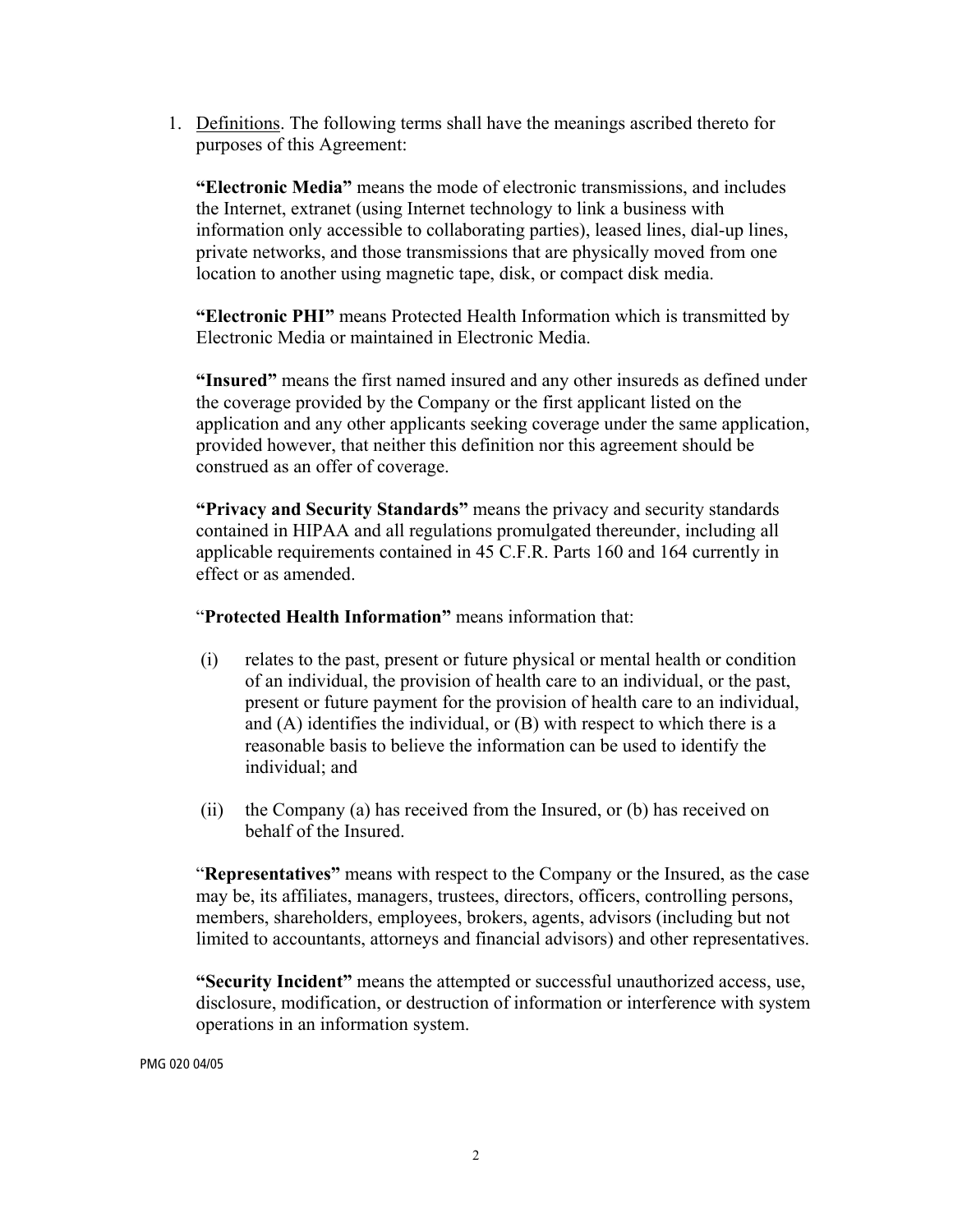**"Services"** include, without limitation, the business management and general administrative activities of the Insured (including the provision of professional liability insurance coverage, placing stop-loss and excess of loss or re-insurance, receiving and evaluating incidents, claims, and lawsuits relating to such insurance coverage, and providing data analyses for the Insured); conducting quality assessment and quality improvement activities, including outcomes evaluation and the development of clinical guidelines and loss prevention tools; reviewing the competence or qualifications of the Insured's health care professionals; evaluating the Insured's practitioner and provider performance; conducting training programs to improve the skills of the Insured's health care practitioners and providers; conducting credentialing activities; conducting or arranging for medical review; arranging for legal services; and resolution of internal grievances.

- 2. Obligations of the Company. The Company shall not use or disclose Protected Health Information other than as permitted in accordance with the terms of this Agreement.
	- (a) Permitted Purposes for Use and/or Disclosure of Protected Health Information.The Company may only:
		- (i) use and/or disclose Protected Health Information in providing the Services to the Insured in connection with the Insured obtaining and maintaining any insurance coverage offered by the Company, including the Insured obtaining any benefits under such insurance coverage; provided that, in connection with the Company's provision of such Services, the Company shall not, and shall ensure that its Representatives do not, use or disclose Protected Health Information received from the Insured or its Representatives in any manner that would constitute a violation of the Privacy and Security Standards if done by the Insured;
		- (ii) use Protected Health Information for the provision of data aggregation services relating to the healthcare operations of the Insured;
		- (iii) use and/or disclose Protected Health Information for the proper management and administration of the Company;
		- (iv) "de-identify" Protected Health Information or create a "limited data set," and to use "de-identified" information in a manner consistent with and permitted by HIPAA;
		- (v) use Protected Health Information to carry out the legal responsibilities of the Company;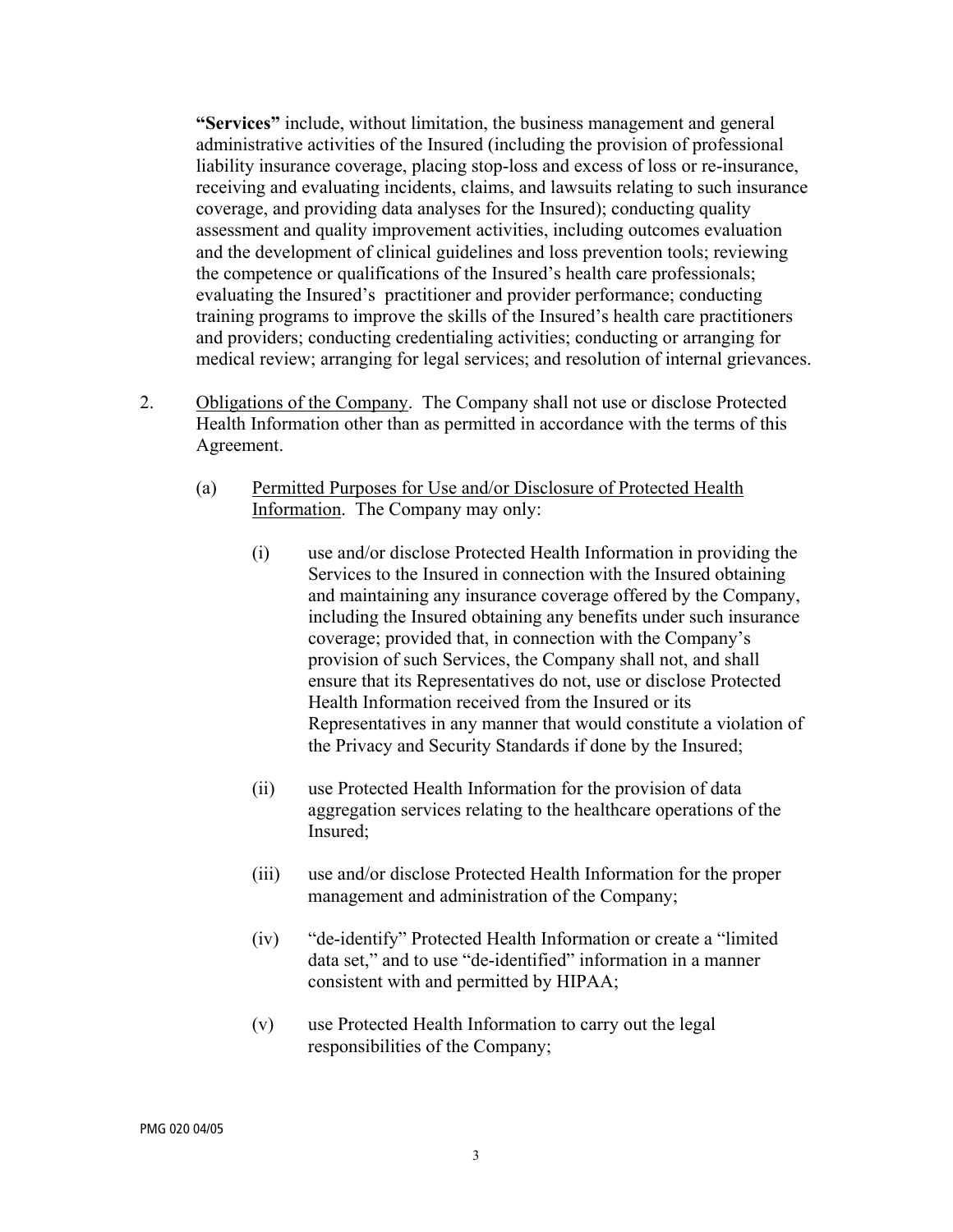- (vi) disclose Protected Health Information as required by law; and
- (vii) use and/or disclose Protected Health Information as otherwise agreed to in writing by the Insured.
- (b) Safeguards Against Misuse of Information. The Company agrees that it will use appropriate safeguards to prevent the use or disclosure of Protected Health Information in a manner contrary to the terms and conditions of this Agreement, and as of April 20, 2005 will implement administrative, physical and technical safeguards that reasonably and appropriately protect the confidentiality, integrity and availability of Electronic PHI that the Company creates, receives, maintains, or transmits on behalf of the Insured.
- (c) Reporting of Inappropriate Disclosures of Protected Health Information. The Company shall report to the Insured any use or disclosure of Protected Health Information in violation of this Agreement by the Company or its Representatives, in the event that the Company's management becomes aware of such use or disclosure. Effective as of April 20, 2005, the Company shall report to the Insured any Security Incident of which it becomes aware; provided, however, that the timing, content, scope of such reports and reporting shall be as mutually determined by the parties.
- (d) Agreements by Third Parties.
	- (i) With respect to each agent or subcontractor who (1) performs a Service that the Company has agreed to perform for, or on behalf of, the Insured, and (2) has or will have access to Protected Health Information, the Company shall obtain and maintain an agreement pursuant to which such agent or subcontractor shall agree to be bound by the same types of restrictions, terms and conditions that apply to the Company pursuant to this Agreement with respect to such Protected Health Information.
	- (ii) With respect to any third party to whom the Company discloses Protected Health Information for a purpose described in Section  $2(a)(iii)$  or  $2(a)(v)$  of this Agreement, the Company shall obtain reasonable assurances from such third party that the Protected Health Information will be held confidentially and will be used or further disclosed only as required by law or for the purpose for which the Company disclosed the Protected Health Information to the third party and that it will implement reasonable and appropriate safeguards to protect it. In addition, such third party shall agree to notify the Company of any instances of which it is aware in which the confidentiality of the information has been breached.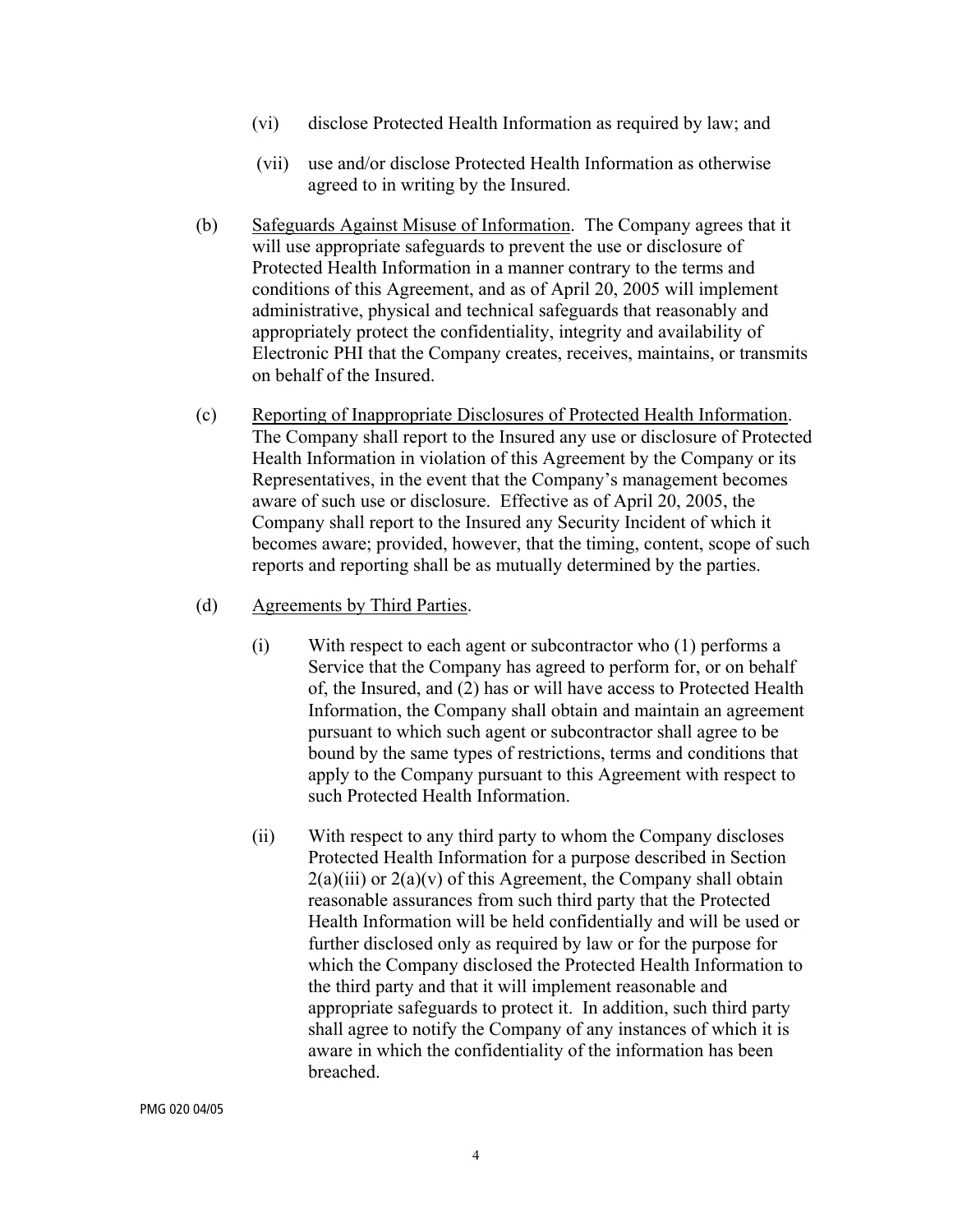- (e) Access to Information. In the event that the Company receives a written request by the Insured for access to Protected Health Information, the Company shall, in a timely manner in order to permit the Insured to comply with its obligations under HIPAA, make available to the Insured such Protected Health Information. This obligation shall continue only for so long as such information is maintained by the Company. In the event that any individual requests access to Protected Health Information pertaining to such individual directly from the Company, the Company shall forward such request to the Insured. The provision of access to the individual of such Protected Health Information and/or denial of the same (including the creation and/or maintenance of any notifications and/or documents in connection therewith) shall be the sole responsibility of the Insured.
- (f) Availability of Protected Health Information for Amendment. In the event that the Company receives a written request from the Insured for the amendment of an individual's Protected Health Information, the Company shall, in a timely manner in order to permit the Insured to comply with its obligations under HIPAA, make available such Protected Health Information to the Insured. This obligation shall continue only for so long as such information is maintained by the Company. In the event that the Insured agrees to comply with an individual's request to amend such Protected Health Information, the Company shall incorporate any such amendments designated by the Insured. In the event that the Insured denies an individual's request to amend such Protected Health Information, the Company shall incorporate into the Protected Health Information any of the statements and/or documents that the Insured has created or received with respect to such denial; provided that, the Insured has provided the Company with a copy of such statement and/or documents. In the event that any individual requests an amendment to Protected Health Information pertaining to such individual directly from the Company, the Company shall forward such request to the Insured. The determination of whether to amend such Protected Health Information pursuant to an individual's request and/or the denial of such request (including the creation and/or maintenance of any notification and/or creation of documents in connection therewith) shall be the sole responsibility of the Insured.
- (g) Accounting of Disclosures. The provisions of this Section  $2(g)$  apply solely to those accountings of disclosures of Protected Health Information that are required of a health care provider pursuant to 45 C.F.R. § 164.528. In the event that the Company receives a written request from the Insured for such an accounting, the Company shall provide the following information to the Insured with respect to each disclosure the Company has made: (A) the date of the disclosure, (B) the name of the entity or person who received the Protected Health Information, and if known, the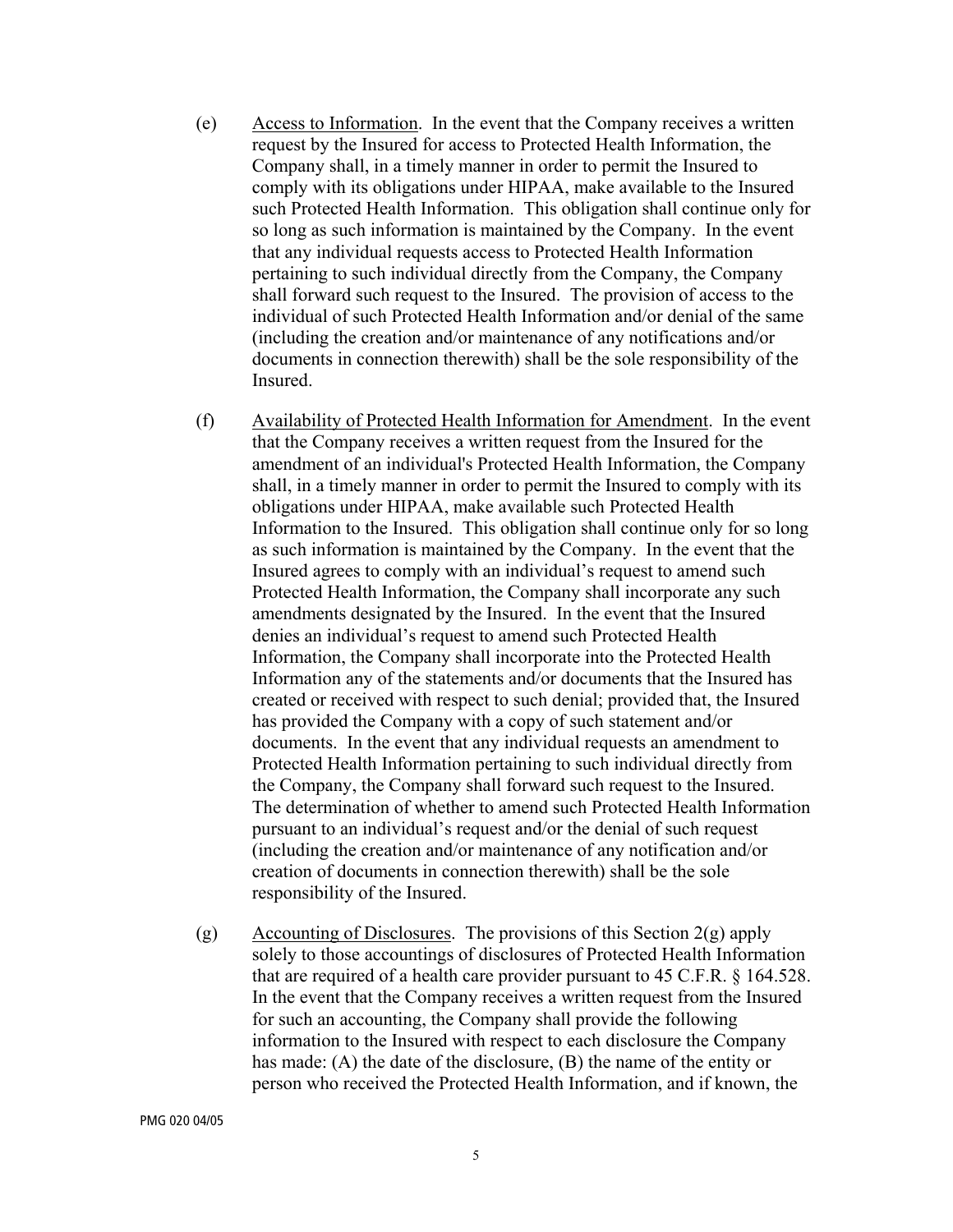address of such entity or person, (C) a brief description of the Protected Health Information disclosed, and (D) a brief statement of the purpose of such disclosure which includes an explanation of the basis for such disclosure. The Company shall provide such information with respect to each disclosure made for the period of time noted in the Insured's request, which shall not exceed six (6) years from the date of Insured's request. If, during the period covered by the accounting, the Company has made multiple disclosures of Protected Health Information either (i) to the same person or entity, or (ii) for a particular research purpose, the accounting information provided to the Insured may be modified as described in 45 CFR 164.528(b)(3) or 45 CFR 164.528(b)(4), as applicable. The Company shall provide such accounting to the Insured in a timely manner in order to permit the Insured to comply with its obligations under HIPAA. In the event that the request for an accounting is delivered directly to the Company, the Company shall forward such request to the Insured. The provision of such accounting of such disclosures to the individual (including the creation and/or maintenance of any notifications and/or documents in connection therewith) shall be the sole responsibility of the Insured.

- (h) Availability of Books and Records. Except as otherwise prohibited by law, the Company hereby agrees to make its internal practices, books and records relating to the use and disclosure of Protected Health Information in connection with its obligations under this Agreement available to the Secretary of Health and Human Services for purposes of determining the Insured's compliance with the Privacy and Security Standards.
- (i) Use of Limited Data Set. In the event that the Company receives or creates a limited data set (as defined under HIPAA), then the Company shall only use and disclose such limited data set for research purposes, public health purposes or as otherwise required by law. In addition, the Company shall comply with Section 2(b), Section 2(c), and Section 2(d)(i) of this Agreement in the same manner as though such Sections referenced a limited data set, instead of Protected Health Information. Finally, except as otherwise permitted pursuant to this Agreement, the Company shall not re-identify the limited data set such that the limited data set becomes Protected Health Information and shall not contact any individual who is the subject of the limited data set.
- (j) Maintenance of Records. Subject to Section 5 below, the Company shall maintain all records created pursuant to this Agreement for a period of at least six (6) years from the date of the creation of such records. This Section 2(j) shall survive termination of this Agreement.
- 3. Obligations of the Insured. The Insured shall have obtained all necessary consents and/or authorizations required under state law to enable the Insured to